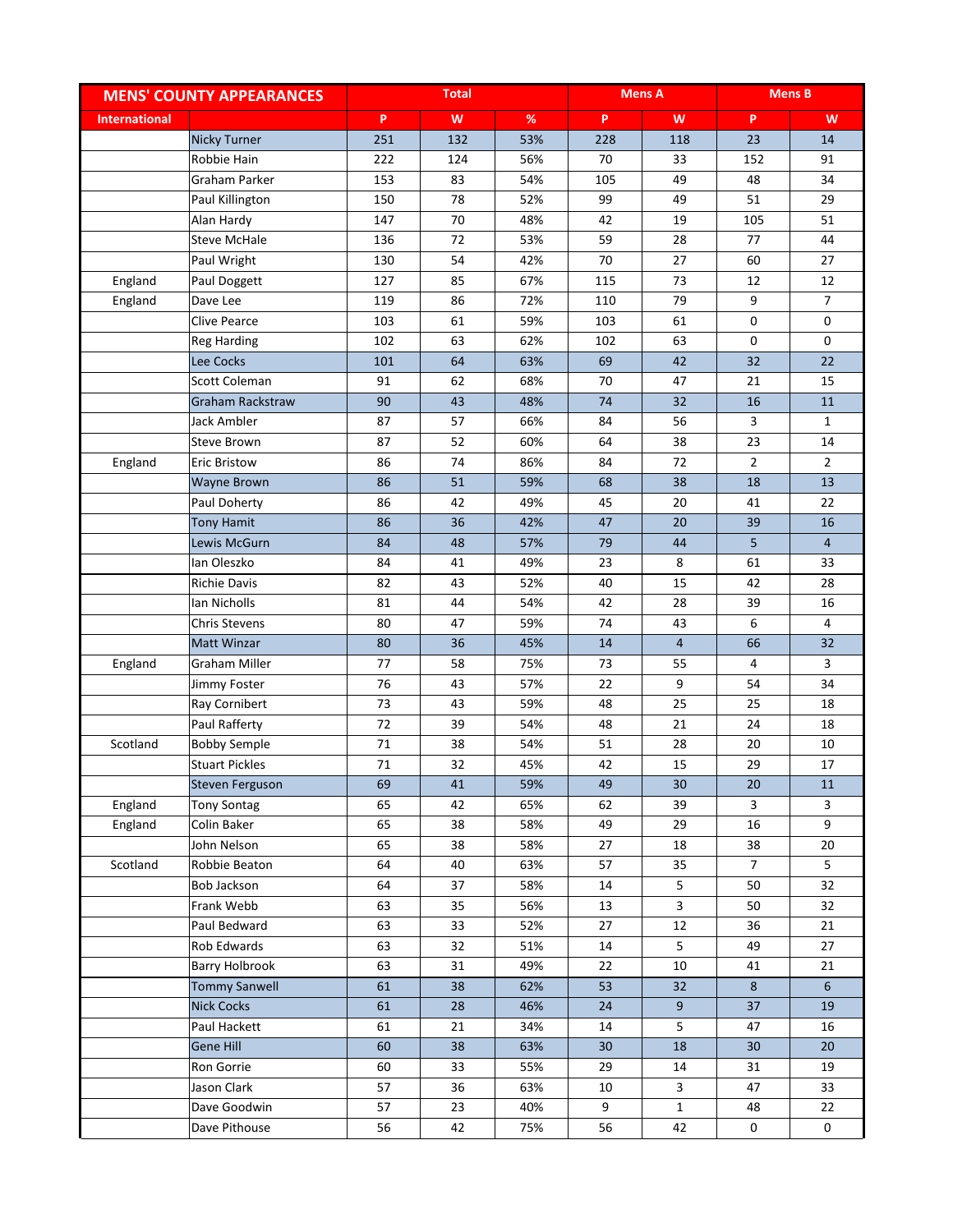|                      | <b>MENS' COUNTY APPEARANCES</b> |    | <b>Total</b> |      |                | <b>Mens A</b>  |                | <b>Mens B</b>  |
|----------------------|---------------------------------|----|--------------|------|----------------|----------------|----------------|----------------|
| <b>International</b> |                                 | P  | W            | $\%$ | P              | W              | P              | W              |
| England              | Denis Ovens                     | 56 | 35           | 63%  | 42             | 25             | 14             | 10             |
|                      | Dan Day                         | 55 | 31           | 56%  | 41             | 24             | 14             | $\overline{7}$ |
|                      | <b>Roy Simmonds</b>             | 55 | 30           | 55%  | 4              | $\overline{2}$ | 51             | 28             |
|                      | <b>Robby Morris</b>             | 55 | 27           | 49%  | 32             | 12             | 23             | 15             |
| England              | <b>Keith Deller</b>             | 54 | 42           | 78%  | 52             | 41             | $\overline{2}$ | $\mathbf{1}$   |
| England              | Alan Glazier                    | 54 | 33           | 61%  | 54             | 33             | 0              | 0              |
|                      | Dave Etherington                | 54 | 21           | 39%  | 35             | 11             | 19             | 10             |
|                      | Peter Allen                     | 53 | 30           | 57%  | 53             | 30             | 0              | 0              |
|                      | Gary Lawrence                   | 52 | 22           | 42%  | 19             | 8              | 33             | 14             |
|                      | <b>Micky Bowling</b>            | 52 | 21           | 40%  | 16             | 5              | 36             | 16             |
| England              | Andy Hayfield                   | 51 | 39           | 76%  | 51             | 39             | 0              | 0              |
| England              | <b>Steve Beaton</b>             | 51 | 39           | 76%  | 51             | 39             | 0              | 0              |
|                      | <b>Earl Grant</b>               | 47 | 24           | 51%  | 27             | 13             | 20             | 11             |
|                      | Micky Lawler                    | 47 | 21           | 45%  | 5              | 0              | 42             | 21             |
|                      | Tony Johnson                    | 47 | 13           | 28%  | $\mathbf{1}$   | 0              | 46             | 13             |
|                      | Danny Faulkner                  | 46 | 30           | 65%  | 20             | 12             | 26             | 18             |
|                      | David Wawrzewski                | 45 | 25           | 56%  | 29             | 14             | 16             | 11             |
| England              | Charlie Ellix                   | 44 | 33           | 75%  | 44             | 33             | 0              | 0              |
| England              | Conan Whitehead                 | 44 | 30           | 68%  | 42             | 28             | $\overline{2}$ | $\overline{2}$ |
|                      | Graham Bowers                   | 44 | 22           | 50%  | 26             | 13             | 18             | 9              |
|                      | John Saunders                   | 44 | 19           | 43%  | 12             | 5              | 32             | 14             |
|                      | George Killington               | 43 | 22           | 51%  | 34             | 17             | 9              | 5              |
| England              | Cliff Lazarenko                 | 42 | 35           | 83%  | 42             | 35             | 0              | 0              |
|                      | <b>Richie Buckell</b>           | 42 | 18           | 43%  | 31             | 15             | 11             | 3              |
|                      | Ron Church                      | 40 | 25           | 63%  | 24             | 12             | 16             | 13             |
|                      | lan Dawson                      | 39 | 20           | 51%  | $\mathbf{1}$   | $\pmb{0}$      | 38             | 20             |
|                      | Tom McGurn                      | 39 | 17           | 44%  | 18             | $\overline{7}$ | 21             | 10             |
| England              | Peter Evison                    | 38 | 23           | 61%  | 37             | 22             | $\mathbf{1}$   | $\mathbf{1}$   |
|                      | Graham Wilson                   | 38 | 22           | 58%  | 23             | 13             | 15             | 9              |
|                      | Tommy Wilson                    | 38 | 20           | 53%  | 37             | 19             | 1              | $\mathbf{1}$   |
| England              | <b>Steve Douglas</b>            | 37 | 32           | 86%  | 33             | 29             | 4              | 3              |
| England              | Johnny Nicholls                 | 37 | 24           | 65%  | 17             | 8              | 20             | 16             |
|                      | Dave Justice                    | 37 | 22           | 59%  | 29             | 18             | 8              | 4              |
|                      | Michael Barnard                 | 37 | 22           | 59%  | 26             | 16             | 11             | $6\phantom{a}$ |
|                      | Jason Wiles                     | 37 | 21           | 57%  | 21             | 9              | 16             | 12             |
|                      | Wayne Want                      | 37 | 16           | 43%  | 9              | 0              | 28             | 16             |
|                      | Lee Clifford                    | 37 | 14           | 38%  | $\overline{7}$ | $\overline{2}$ | 30             | 12             |
|                      | Roly Vince                      | 36 | 25           | 69%  | $\overline{4}$ | $2^{\circ}$    | 32             | 23             |
|                      | <b>Bobby Ellis</b>              | 36 | 22           | 61%  | 22             | 14             | 14             | 8              |
|                      | lan McNeill                     | 36 | 21           | 58%  | 26             | 14             | 10             | $\overline{7}$ |
|                      | lan Covill                      | 36 | 17           | 47%  | 31             | 15             | 5              | $\overline{2}$ |
|                      | Ron Emburey                     | 36 | 8            | 22%  | 5              | $2^{\circ}$    | 31             | 6              |
| England              | Peter Chapman                   | 35 | 26           | 74%  | 32             | 23             | 3              | 3              |
| England              | Willie Etherington              | 35 | 26           | 74%  | 35             | 26             | 0              | 0              |
|                      | <b>Spencer Ellis</b>            | 35 | 14           | 40%  | 13             | $\overline{2}$ | 22             | 12             |
|                      | Chris Cahill                    | 34 | 13           | 38%  | $\overline{4}$ | $\mathbf 1$    | 30             | 12             |
|                      | Norman Ellery                   | 33 | 20           | 61%  | 8              | $\mathbf{1}$   | 25             | 19             |
|                      | Peter Dillingham                | 33 | 19           | 58%  | 20             | 13             | 13             | 6              |
|                      | Mark Simmonds                   | 33 | 12           | 36%  | 16             | $\overline{7}$ | 17             | 5              |
|                      | John Guest                      | 33 | 10           | 30%  | $\overline{4}$ | $\mathbf{1}$   | 29             | 9              |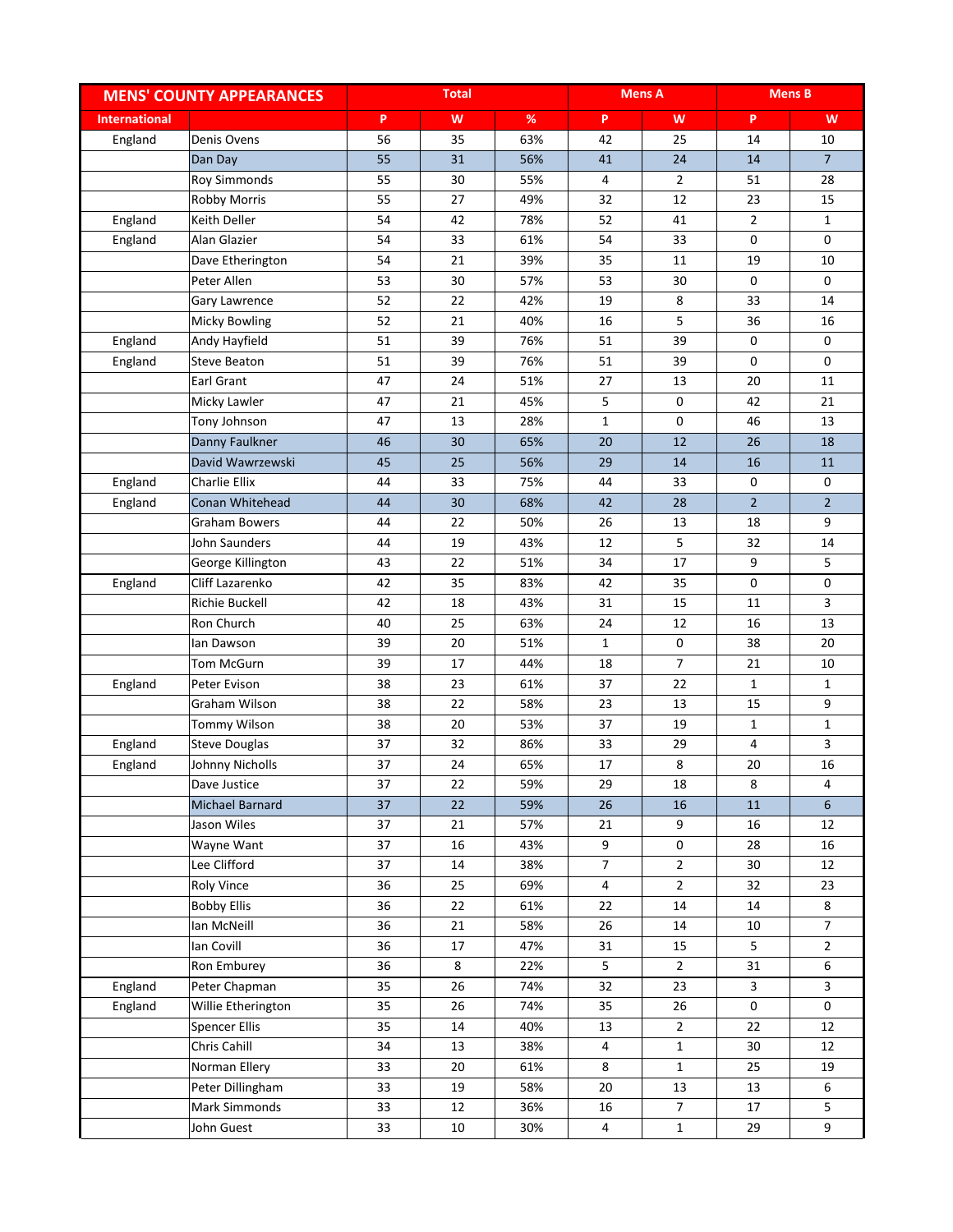|                      | <b>MENS' COUNTY APPEARANCES</b> |    | <b>Total</b>    |      |                | <b>Mens A</b>       |                | <b>Mens B</b>  |
|----------------------|---------------------------------|----|-----------------|------|----------------|---------------------|----------------|----------------|
| <b>International</b> |                                 | P  | W               | $\%$ | P              | W                   | P              | W              |
|                      | Frank Wooder                    | 32 | 19              | 59%  | 23             | 13                  | 9              | 6              |
|                      | Charlie Holdaway                | 32 | 8               | 25%  | 13             | $\overline{2}$      | 19             | 6              |
|                      | Roy Seymour                     | 31 | 19              | 61%  | 21             | 14                  | 10             | 5              |
|                      | John Wightman                   | 31 | 16              | 52%  | 0              | $\mathbf 0$         | 31             | 16             |
|                      | <b>Tony Bell</b>                | 31 | 14              | 45%  | 18             | 9                   | 13             | 5              |
|                      | Denny Gower                     | 31 | 10              | 32%  | 15             | $\overline{7}$      | 16             | 3              |
|                      | <b>Steve Maish</b>              | 30 | 20              | 67%  | 27             | 17                  | 3              | 3              |
|                      | Alec Deboo                      | 30 | 17              | 57%  | 4              | 0                   | 26             | 17             |
|                      | <b>Scott Artiss</b>             | 30 | 15              | 50%  | $\mathbf{0}$   | $\mathbf 0$         | 30             | 15             |
|                      | Alan Chapman                    | 30 | 11              | 37%  | 6              | 1                   | 24             | 10             |
|                      | Jason Gallagher                 | 30 | 10              | 33%  | 10             | $\overline{4}$      | 20             | 6              |
| England              | Andy Fordham                    | 29 | 24              | 83%  | 29             | 24                  | 0              | 0              |
|                      | <b>Billy Dunbar</b>             | 29 | 22              | 76%  | 8              | 4                   | 21             | 18             |
|                      | <b>Eamonn Davies</b>            | 29 | 17              | 59%  | 18             | 9                   | 11             | 8              |
|                      | Mark Pooke                      | 29 | 17              | 59%  | 22             | 10                  | $\overline{7}$ | $\overline{7}$ |
|                      | Chris Copeland                  | 29 | 14              | 48%  | 4              | $\overline{2}$      | 25             | 12             |
|                      | Luke Langley                    | 29 | 11              | 38%  | 9              | 4                   | 20             | $\overline{7}$ |
| England              | Lewis Venes                     | 28 | 22              | 79%  | 22             | 17                  | 6              | 5              |
|                      | Lionel Sams                     | 28 | 21              | 75%  | 16             | 11                  | 12             | 10             |
|                      | Andy Pasco                      | 28 | 16              | 57%  | $\overline{7}$ | $\overline{2}$      | 21             | 14             |
| England              | Tommy O'Regan                   | 28 | 14              | 50%  | 22             | 11                  | 6              | 3              |
|                      | Dean Coughlan                   | 28 | 10              | 36%  | $\overline{2}$ | $\mathbf 0$         | 26             | 10             |
|                      | Robbie Smith                    | 28 | $\overline{7}$  | 25%  | 0              | 0                   | 28             | $\overline{7}$ |
| Australia            | Terry O'Dea                     | 27 | 21              | 78%  | 25             | 20                  | $\overline{2}$ | $\mathbf{1}$   |
|                      | Matt Wood                       | 27 | 19              | 70%  | 12             | $\overline{7}$      | 15             | 12             |
|                      | <b>Bob Cook</b>                 | 27 | 17              | 63%  | 12             | $\overline{7}$      | 15             | 10             |
|                      | Ben Cheeseman                   | 27 | 15              | 56%  | 11             | 5                   | 16             | 10             |
|                      | Mark Landers                    | 27 | 15              | 56%  | 8              | 3                   | 19             | 12             |
|                      | Will Blackwell                  | 27 | 9               | 33%  | 16             | 5                   | 11             | $\overline{4}$ |
|                      | <b>Bob Phillips</b>             | 26 | 18              | 69%  | 18             | 10                  | 8              | 8              |
|                      | Lee Topper                      | 26 | 18              | 69%  | 15             | 9                   | 11             | 9              |
|                      | <b>Michael Artiss</b>           | 26 | 13              | 50%  | $\overline{2}$ | $\mathsf{O}\xspace$ | 24             | 13             |
|                      | <b>Kevin Saxty</b>              | 26 | 10              | 38%  | 12             | 6                   | 14             | 4              |
|                      | Danny Brown                     | 26 | 9               | 35%  | $\pmb{0}$      | $\mathbf 0$         | 26             | 9              |
|                      | <b>Stuart Patt</b>              | 26 | 9               | 35%  | $\mathbf 1$    | $\mathsf{O}\xspace$ | 25             | 9              |
|                      | Jason Hillier                   | 25 | 10              | 40%  | $\mathbf 0$    | $\mathsf{O}\xspace$ | 25             | 10             |
|                      | <b>Bob Livingstone</b>          | 24 | 18              | 75%  | 10             | 5                   | 14             | 13             |
|                      | Mike Giesen                     | 24 | 18              | 75%  | $\mathbf{3}$   | $\mathbf{1}$        | 21             | 17             |
|                      | Steve Dolan                     | 24 | 14              | 58%  | 5              | $\overline{2}$      | 19             | 12             |
|                      | Chris Wilson                    | 24 | $7\overline{ }$ | 29%  | 4              | 3                   | 20             | 4              |
|                      | Ray Chettur                     | 24 | 7 <sup>7</sup>  | 29%  | 4              | $\mathbf{1}$        | 20             | 6              |
|                      | Darren Irving                   | 24 | 5               | 21%  | $\overline{2}$ | $\mathbf 0$         | 22             | 5              |
| England              | <b>Shayne Burgess</b>           | 23 | 15              | 65%  | 23             | 15                  | 0              | 0              |
|                      | Paul Amos                       | 23 | 14              | 61%  | 21             | 12                  | $\overline{2}$ | $\overline{2}$ |
|                      | Jack Papworth                   | 23 | 13              | 57%  | 15             | 8                   | 8              | 5              |
| Scotland             | Alex McNellan                   | 23 | 11              | 48%  | 0              | 0                   | 23             | 11             |
|                      | <b>Ricky Fusco</b>              | 23 | 11              | 48%  | $\mathbf{3}$   | $\mathsf{O}\xspace$ | 20             | 11             |
|                      | Steve Day                       | 23 | 8               | 35%  | 4              | $\mathbf 0$         | 19             | 8              |
|                      | Dave Solly                      | 22 | 16              | 73%  | 13             | 8                   | 9              | 8              |
|                      | Mick Manning                    | 22 | 15              | 68%  | 20             | 13                  | $\overline{2}$ | $\overline{2}$ |
|                      |                                 |    |                 |      |                |                     |                |                |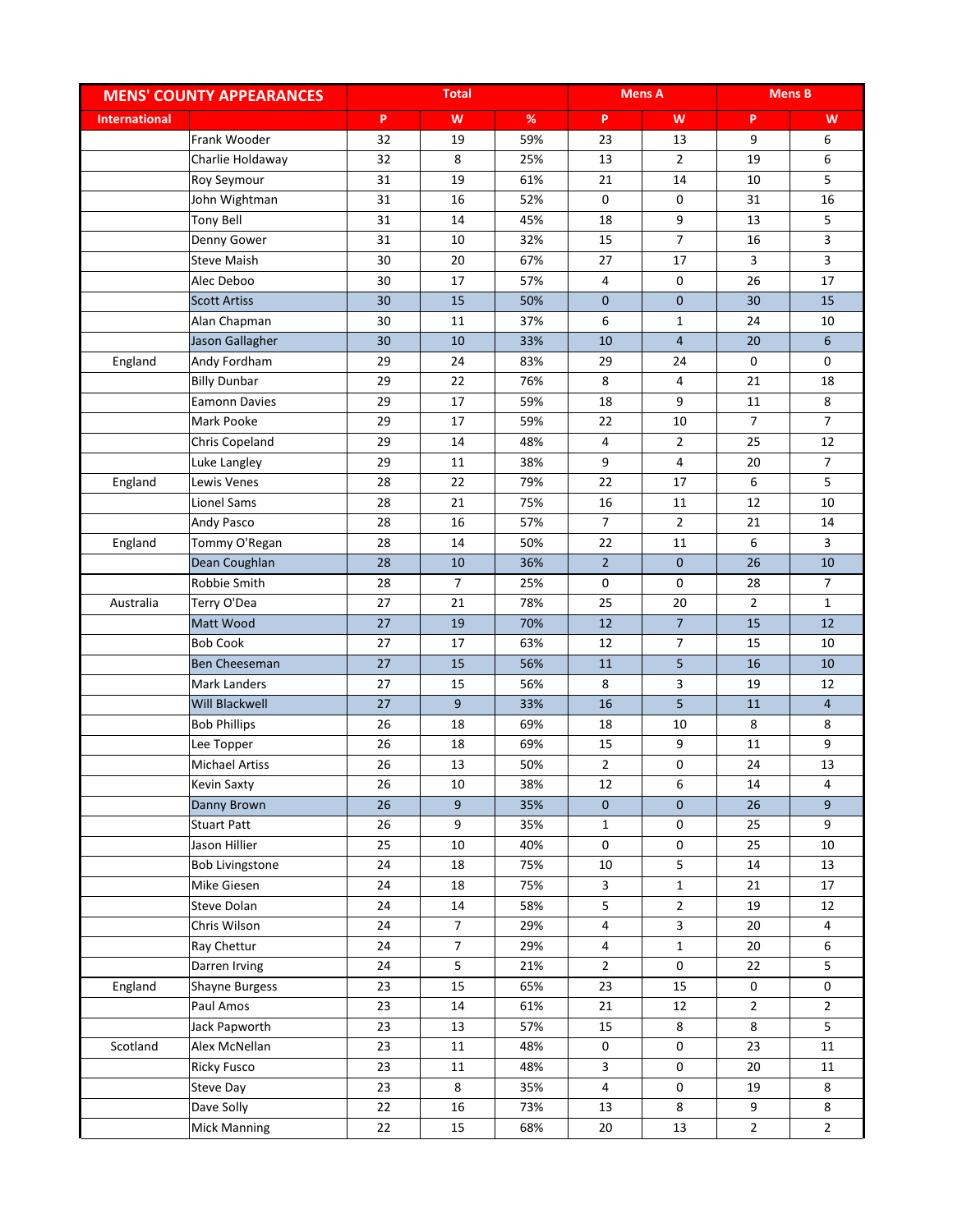|                      | <b>MENS' COUNTY APPEARANCES</b> |    | <b>Total</b>            |      |                     | <b>Mens A</b>       |                         | <b>Mens B</b>           |
|----------------------|---------------------------------|----|-------------------------|------|---------------------|---------------------|-------------------------|-------------------------|
| <b>International</b> |                                 | P. | W                       | $\%$ | P                   | W                   | P                       | W                       |
|                      | <b>Steve Crook</b>              | 22 | 11                      | 50%  | $\overline{7}$      | $\overline{2}$      | 15                      | 9                       |
|                      | Andy Aitkenhead                 | 22 | 10                      | 45%  | 14                  | 5                   | 8                       | 5                       |
|                      | Gerry Porter                    | 21 | 14                      | 67%  | $\overline{7}$      | $\overline{2}$      | 14                      | 12                      |
|                      | Tom Lamon                       | 21 | 13                      | 62%  | 3                   | $\mathbf 1$         | 18                      | 12                      |
|                      | <b>Fred Clark</b>               | 21 | 12                      | 57%  | 13                  | 6                   | 8                       | 6                       |
|                      | John Hind                       | 21 | 12                      | 57%  | $\mathbf{1}$        | $\mathbf 0$         | 20                      | 12                      |
|                      | Liam Hill                       | 21 | 11                      | 52%  | $\overline{3}$      | $\mathbf{1}$        | 18                      | 10                      |
|                      | <b>Shane Wilson</b>             | 21 | 11                      | 52%  | $\mathbf{0}$        | $\mathbf{0}$        | 21                      | 11                      |
|                      | <b>Richard Angelo</b>           | 21 | 10                      | 48%  | 21                  | 10                  | 0                       | 0                       |
|                      | Neil Wells                      | 21 | 9                       | 43%  | $\overline{2}$      | $\mathbf{1}$        | 19                      | 8                       |
|                      | Paul Dillingham                 | 21 | $\overline{7}$          | 33%  | 10                  | 3                   | 11                      | 4                       |
|                      | Christopher Holt                | 20 | 13                      | 65%  | 9                   | $\overline{7}$      | 11                      | 6                       |
|                      | Alan Neary                      | 20 | 12                      | 60%  | $\overline{2}$      | $\mathbf 0$         | 18                      | 12                      |
|                      | Jimmy Lynott                    | 20 | 11                      | 55%  | $\overline{7}$      | 4                   | 13                      | $\overline{7}$          |
|                      | <b>Bill Hackett</b>             | 20 | 9                       | 45%  | 0                   | 0                   | 20                      | 9                       |
|                      | Ken Bassi                       | 20 | 9                       | 45%  | $\mathbf{1}$        | $\mathbf 1$         | 19                      | 8                       |
|                      | Darren Barnes                   | 20 | 8                       | 40%  | $\overline{2}$      | 0                   | 18                      | 8                       |
|                      | Russ Goodwin                    | 20 | 8                       | 40%  | $\overline{2}$      | 0                   | 18                      | 8                       |
|                      | Dave Jackson                    | 20 | 5                       | 25%  | $\mathbf{1}$        | 0                   | 19                      | 5                       |
| <b>Brazil</b>        | Diogo Portela                   | 19 | 13                      | 68%  | 13                  | 9                   | 6                       | $\overline{4}$          |
|                      | Vic Bacon                       | 19 | 13                      | 68%  | 7                   | 3                   | 12                      | 10                      |
|                      | Michael Power                   | 19 | 12                      | 63%  | 14                  | 8                   | 5                       | 4                       |
|                      | Peter Mason                     | 19 | 12                      | 63%  | 19                  | 12                  | 0                       | 0                       |
|                      | Dave Goodbun                    | 19 | 10                      | 53%  | $\mathbf{1}$        | 0                   | 18                      | 10                      |
|                      | Nicky Buckingham                | 19 | 10                      | 53%  | $\mathbf{1}$        | $\mathbf 0$         | 18                      | 10                      |
|                      | <b>Ritchie Cattell</b>          | 19 | 10                      | 53%  | 19                  | 10                  | 0                       | 0                       |
|                      | Dave Harris                     | 19 | $\overline{7}$          | 37%  | 0                   | 0                   | 19                      | $\overline{7}$          |
|                      | Gary Hardie                     | 19 | 6                       | 32%  | 0                   | 0                   | 19                      | 6                       |
|                      | Shay O'Rourke                   | 19 | 6                       | 32%  | $\overline{2}$      | 0                   | 17                      | 6                       |
|                      | <b>Tony Bizzell</b>             | 19 | 5                       | 26%  | 4                   | $\mathbf 1$         | 15                      | 4                       |
|                      | Matt Doran                      | 19 | $\overline{4}$          | 21%  | $\mathbf{1}$        | $\mathsf{O}\xspace$ | 18                      | 4                       |
| Wales                | Peter Green                     | 18 | 9                       | 50%  | $\mathbf{1}$        | 0                   | 17                      | 9                       |
|                      | Paul Luker                      | 18 | 8                       | 44%  | 5                   | 1                   | 13                      | 7                       |
|                      | Graham Inniss                   | 18 | $\overline{7}$          | 39%  | 9                   | 3                   | 9                       | 4                       |
|                      | Danny Winmill                   | 18 | $\overline{\mathbf{3}}$ | 17%  | $\mathsf{O}\xspace$ | $\mathsf{O}\xspace$ | 18                      | $\overline{\mathbf{3}}$ |
|                      | <b>Martin Humphries</b>         | 17 | 10                      | 59%  | 14                  | $\overline{7}$      | 3                       | $\overline{\mathbf{3}}$ |
|                      | Matt Finch                      | 17 | 9                       | 53%  | $\mathbf{1}$        | $\mathbf{1}$        | 16                      | 8                       |
|                      | Colin Alvis                     | 17 | $5\phantom{.0}$         | 29%  | 0                   | $\mathsf{O}\xspace$ | 17                      | 5                       |
| Northern Ireland     | Steve Brennan                   | 16 | 10                      | 63%  | 15                  | 10                  | $\mathbf{1}$            | 0                       |
|                      | Tony Behan                      | 16 | 9                       | 56%  | 0                   | 0                   | 16                      | 9                       |
|                      | Paul Harrison                   | 16 | $5\phantom{.0}$         | 31%  | 0                   | $\mathsf{O}$        | 16                      | 5                       |
|                      | Wayne Livett                    | 16 | $\overline{2}$          | 13%  | 0                   | 0                   | 16                      | $\overline{2}$          |
|                      | Matthew Wilson                  | 15 | 12                      | 80%  | $\mathbf{3}$        | $\overline{2}$      | 12                      | 10                      |
|                      | Ben West                        | 15 | $10\,$                  | 67%  | 12                  | $\bf 8$             | $\overline{\mathbf{3}}$ | $\overline{2}$          |
|                      | <b>Barry Davies</b>             | 15 | 9                       | 60%  | 8                   | 4                   | $\overline{7}$          | 5                       |
|                      | Peter Manley                    | 15 | 8                       | 53%  | 15                  | 8                   | 0                       | 0                       |
|                      | <b>Barry Clarke</b>             | 15 | $\overline{7}$          | 47%  | 0                   | $\mathsf{O}\xspace$ | 15                      | $\overline{7}$          |
|                      | Nick Berou                      | 15 | 5                       | 33%  | 0                   | $\mathsf{O}\xspace$ | 15                      | 5                       |
|                      | Ross Smith                      | 14 | 11                      | 79%  | 13                  | 10                  | $\mathbf{1}$            | $\mathbf{1}$            |
| England              | <b>Bobby George</b>             | 14 | 10                      | 71%  | $14\,$              | 10                  | 0                       | 0                       |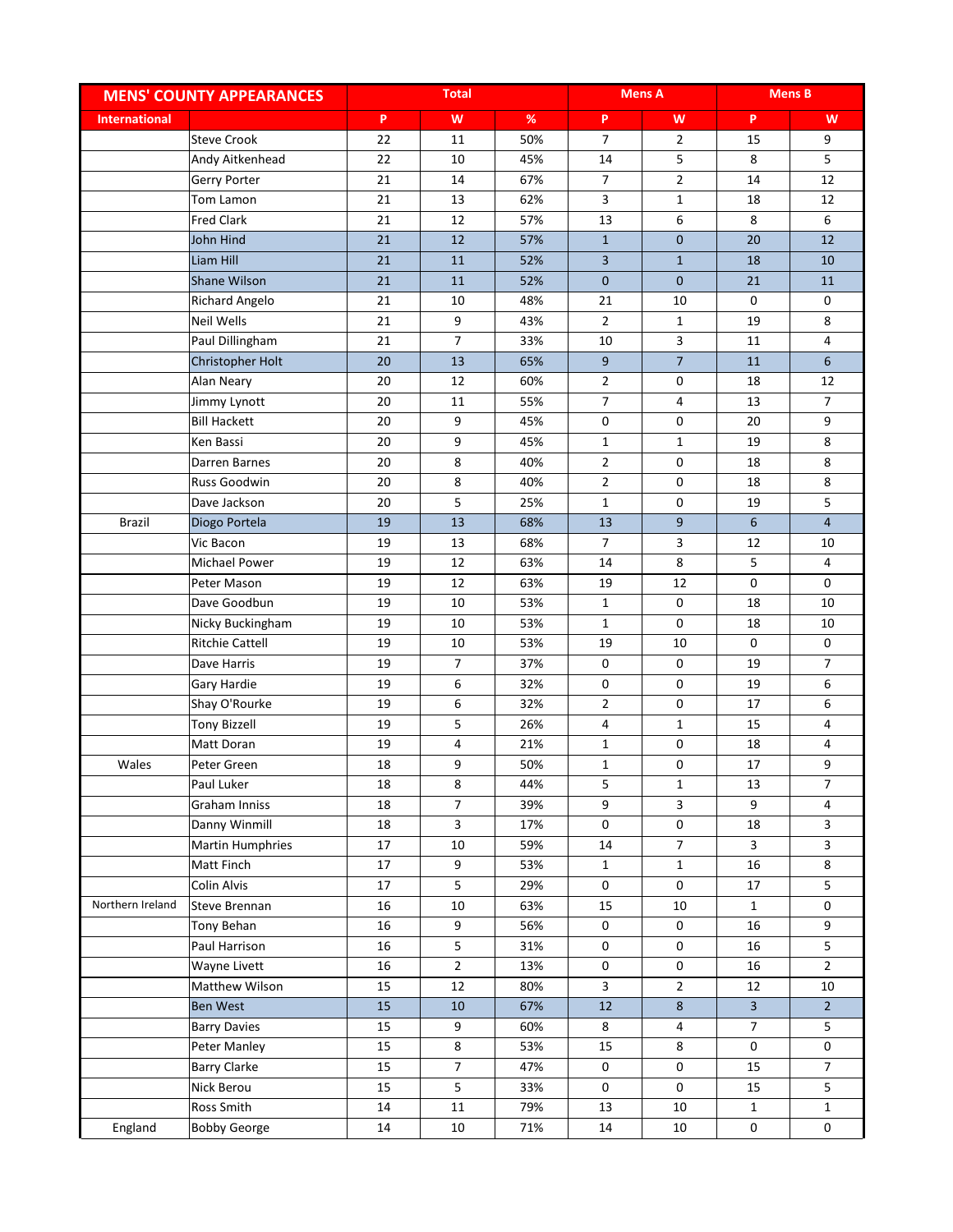|                      | <b>MENS' COUNTY APPEARANCES</b> |        | <b>Total</b>            |      |                | <b>Mens A</b>  |                | <b>Mens B</b>  |
|----------------------|---------------------------------|--------|-------------------------|------|----------------|----------------|----------------|----------------|
| <b>International</b> |                                 | P      | W                       | $\%$ | P              | W              | P              | W              |
|                      | <b>Bimbo James</b>              | 14     | 8                       | 57%  | 8              | 4              | 6              | 4              |
|                      | Dave Cooper                     | 14     | 6                       | 43%  | 4              | $\overline{2}$ | 10             | 4              |
| England              | Dave Whitcombe                  | 14     | 6                       | 43%  | 4              | $\overline{2}$ | 10             | 4              |
|                      | <b>Grant Firmager</b>           | 14     | 3                       | 21%  | 0              | 0              | 14             | 3              |
|                      | Stephen Parratt                 | 14     | $\mathbf{1}$            | 7%   | 0              | 0              | 14             | $\mathbf{1}$   |
|                      | Arthur Cooper                   | 13     | 9                       | 69%  | 5              | $\overline{2}$ | 8              | $\overline{7}$ |
|                      | <b>Rick Harding</b>             | 13     | 9                       | 69%  | $\mathbf{1}$   | 0              | 12             | 9              |
|                      | Gordon Warren                   | 13     | 8                       | 62%  | 3              | $\mathbf{1}$   | 10             | $\overline{7}$ |
|                      | John Deboo                      | 13     | 8                       | 62%  | $\mathbf{1}$   | 0              | 12             | 8              |
|                      | <b>Paul Sheldrick</b>           | 13     | 6                       | 46%  | 4              | $\mathbf{1}$   | 9              | 5              |
|                      | Dermot O'Sullivan               | 13     | 5                       | 38%  | 0              | 0              | 13             | 5              |
|                      | Mel Sedwick                     | 13     | $\overline{4}$          | 31%  | 0              | 0              | 13             | 4              |
|                      | Mick McHale                     | 13     | 4                       | 31%  | 0              | 0              | 13             | 4              |
|                      | Steve Woodside                  | 13     | 4                       | 31%  | $\overline{7}$ | $\mathbf{1}$   | 6              | 3              |
|                      | Matt Crowley                    | 12     | 9                       | 75%  | $\overline{2}$ | $\overline{2}$ | 10             | $\overline{7}$ |
|                      | <b>Brian Elton</b>              | 12     | 8                       | 67%  | 10             | 6              | $\overline{2}$ | $\overline{2}$ |
|                      | Sean Lahiff                     | 12     | $\overline{7}$          | 58%  | 0              | 0              | 12             | $\overline{7}$ |
|                      | <b>Tommy Sandford</b>           | 12     | $\overline{7}$          | 58%  | 0              | 0              | 12             | $\overline{7}$ |
|                      | Johnny Stefano                  | 12     | 5                       | 42%  | $\overline{3}$ | $\mathbf{1}$   | 9              | $\overline{4}$ |
|                      | Gary Middleton                  | 12     | 4                       | 33%  | 0              | 0              | 12             | 4              |
|                      | Lee Woodrow                     | 12     | $\overline{4}$          | 33%  | 0              | 0              | 12             | 4              |
|                      | <b>Mark Clements</b>            | 12     | $\overline{4}$          | 33%  | 0              | $\mathbf 0$    | 12             | 4              |
|                      | Ray Walters                     | 12     | 4                       | 33%  | 0              | 0              | 12             | 4              |
|                      | <b>Trevor Osbourne</b>          | 12     | $\overline{2}$          | 17%  | 4              | $\overline{2}$ | 8              | 0              |
|                      | Mick Smith                      | 11     | $\overline{7}$          | 64%  | 0              | 0              | 11             | $\overline{7}$ |
|                      | <b>Bob Cowap</b>                | 11     | 6                       | 55%  | 9              | 6              | $\overline{2}$ | 0              |
|                      | <b>Steve Saunders</b>           | 11     | 6                       | 55%  | 0              | 0              | 11             | 6              |
|                      | Duke Windsor                    | 11     | 5                       | 45%  | 0              | 0              | 11             | 5              |
|                      | <b>Matt Edes</b>                | 11     | $\overline{4}$          | 36%  | $\mathbf 0$    | $\overline{0}$ | 11             | $\overline{4}$ |
|                      | Ray Lowe                        | 11     | 4                       | 36%  | 0              | 0              | 11             | 4              |
|                      | Ian Gallagher                   | 11     | 3                       | 27%  | 10             | $\overline{2}$ | $\mathbf{1}$   | $\mathbf{1}$   |
|                      | John Scott                      | 11     | $\overline{\mathbf{3}}$ | 27%  | $\overline{2}$ | 0              | 9              | 3              |
|                      | <b>Steven Beasley</b>           | 10     | 9                       | 90%  | 7              | 7              | 3              | $\overline{2}$ |
|                      | <b>Stuart Smith</b>             | 10     | 8                       | 80%  | 0              | 0              | 10             | 8              |
|                      | Jason Mortimer                  | $10\,$ | $\overline{\mathbf{4}}$ | 40%  | $\pmb{0}$      | 0              | 10             | $\overline{4}$ |
|                      | Chris Meakin                    | 10     | $\overline{\mathbf{3}}$ | 30%  | $\pmb{0}$      | 0              | 10             | $\mathbf{3}$   |
|                      | John Walters                    | 10     | $\overline{\mathbf{3}}$ | 30%  | $\bf 8$        | $\mathbf{1}$   | $\overline{2}$ | $\overline{2}$ |
|                      | Nicky Skinner                   | 10     | $\mathbf{3}$            | 30%  | $\mathbf{1}$   | 0              | 9              | $\mathbf{3}$   |
|                      | <b>Steve Clark</b>              | 10     | $\mathbf{3}$            | 30%  | $\overline{2}$ | 0              | 8              | 3              |
|                      | Barry O'Grady                   | 10     | $\overline{2}$          | 20%  | 0              | 0              | 10             | $\overline{2}$ |
|                      | Andy Sams                       | 9      | $\boldsymbol{6}$        | 67%  | $\mathsf 0$    | 0              | 9              | 6              |
|                      | <b>Billy Wheller</b>            | 9      | $\sf 6$                 | 67%  | 0              | 0              | 9              | 6              |
| England              | Dave Askew                      | 9      | $\sf 6$                 | 67%  | 9              | 6              | 0              | 0              |
|                      | Chris Hogg                      | 9      | 5                       | 56%  | $\mathsf 0$    | 0              | 9              | 5              |
| England              | Mervyn King                     | 9      | 5                       | 56%  | 9              | 5              | 0              | 0              |
|                      | Dave Shipley                    | 9      | 4                       | 44%  | $\mathbf 1$    | 0              | 8              | 4              |
|                      | Ken Tarr                        | 9      | $\overline{\mathbf{3}}$ | 33%  | $\mathbf 1$    | 0              | 8              | $\mathbf{3}$   |
|                      | Mike Westlake                   | 9      | $\mathbf{3}$            | 33%  | $\mathbf{3}$   | 0              | 6              | $\mathbf{3}$   |
|                      | Eddie Ginn                      | 9      | $\overline{2}$          | 22%  | $\pmb{0}$      | 0              | 9              | $\overline{2}$ |
|                      | Gary Carlyon                    | 9      | $\overline{2}$          | 22%  | $\mathbf 0$    | 0              | 9              | $\overline{2}$ |
|                      |                                 |        |                         |      |                |                |                |                |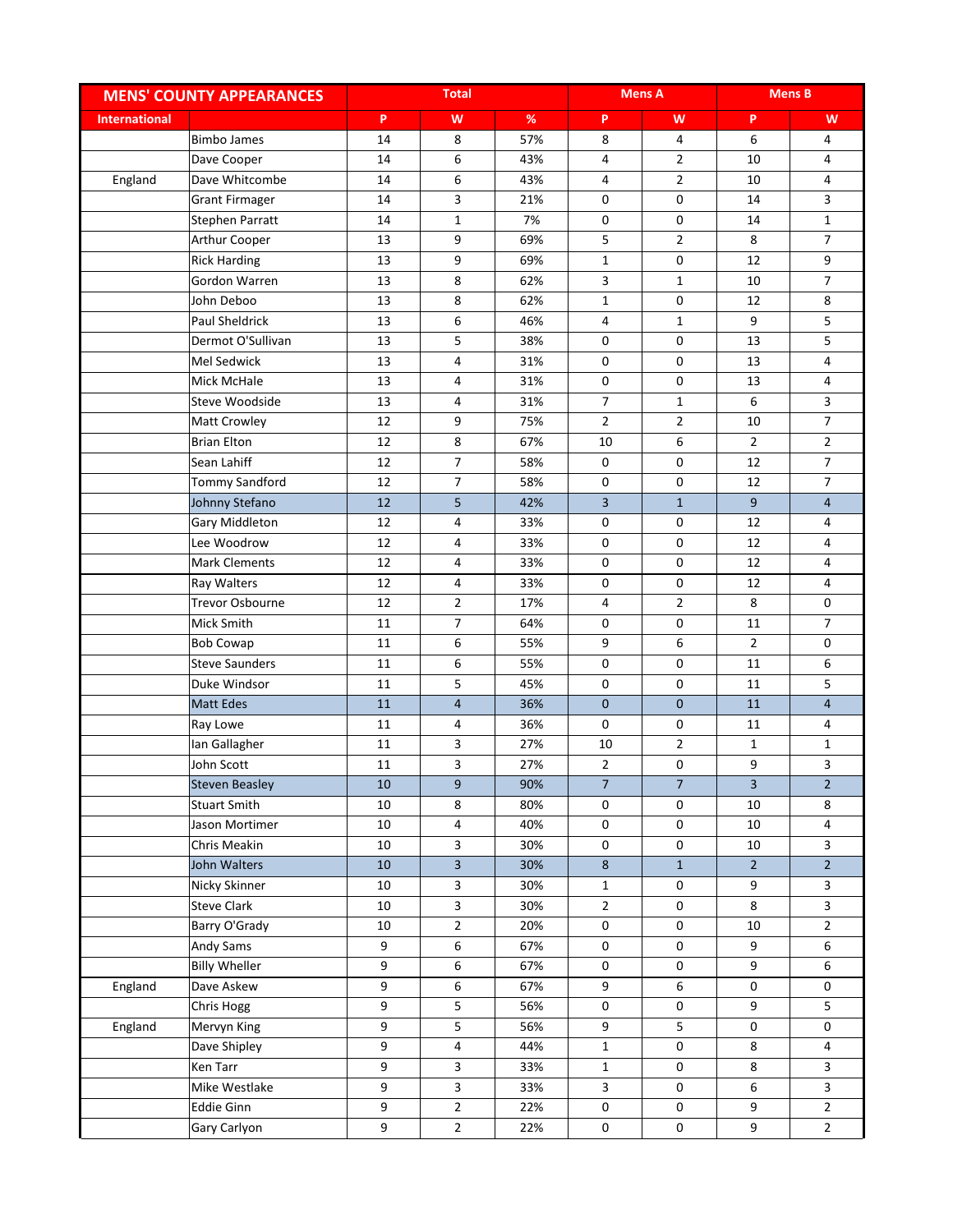|                      | <b>MENS' COUNTY APPEARANCES</b> |                | <b>Total</b>            |      |                     | <b>Mens A</b>           |                         | <b>Mens B</b>  |
|----------------------|---------------------------------|----------------|-------------------------|------|---------------------|-------------------------|-------------------------|----------------|
| <b>International</b> |                                 | P              | W                       | $\%$ | P                   | W                       | P                       | W              |
|                      | Phil Currie                     | 9              | $\overline{2}$          | 22%  | $\mathbf 0$         | 0                       | 9                       | $\overline{2}$ |
|                      | George Lee                      | 8              | $\overline{7}$          | 88%  | 8                   | 7                       | 0                       | 0              |
|                      | Reece Robinson                  | 8              | $\boldsymbol{6}$        | 75%  | $\,8\,$             | 6                       | 0                       | 0              |
|                      | <b>Billy Allen</b>              | 8              | 5                       | 63%  | 0                   | 0                       | 8                       | 5              |
|                      | Keith Archer                    | 8              | 5                       | 63%  | 0                   | 0                       | 8                       | 5              |
|                      | Richard Ryan                    | 8              | 5                       | 63%  | $\mathbf{1}$        | 0                       | 7                       | 5              |
|                      | <b>Bill Pavitt</b>              | 8              | $\overline{\mathbf{4}}$ | 50%  | $\mathsf 0$         | 0                       | 8                       | 4              |
|                      | <b>Eddie Bailey</b>             | 8              | 4                       | 50%  | $\mathbf 0$         | 0                       | 8                       | 4              |
|                      | John Leer                       | 8              | 4                       | 50%  | 3                   | 0                       | 5                       | 4              |
|                      | John Loeber                     | $\bf 8$        | $\overline{4}$          | 50%  | $\pmb{0}$           | 0                       | 8                       | 4              |
|                      | Paul Baker                      | 8              | 4                       | 50%  | 0                   | 0                       | 8                       | 4              |
|                      | Colin Ellis                     | 8              | 3                       | 38%  | 0                   | 0                       | 8                       | 3              |
|                      | Mark Lovell                     | 8              | 3                       | 38%  | $\pmb{0}$           | 0                       | 8                       | 3              |
|                      | John King                       | 8              | $\mathbf 2$             | 25%  | $\pmb{0}$           | 0                       | 8                       | $\overline{2}$ |
|                      | John Pasco                      | 8              | $\overline{2}$          | 25%  | 0                   | 0                       | 8                       | $\overline{2}$ |
|                      | <b>Terry Ralphs</b>             | 8              | $\overline{2}$          | 25%  | $\mathsf{O}\xspace$ | 0                       | 8                       | $\overline{2}$ |
|                      | <b>Bradley Turrell</b>          | $\overline{7}$ | 5                       | 71%  | 0                   | 0                       | $\overline{7}$          | 5              |
| England              | Chris Mason                     | $\overline{7}$ | 5                       | 71%  | $\overline{7}$      | 5                       | 0                       | 0              |
|                      | John Bobby                      | $\overline{7}$ | 5                       | 71%  | $\mathsf 0$         | 0                       | $\overline{7}$          | 5              |
|                      | Kenny Russell                   | $\overline{7}$ | 5                       | 71%  | 5                   | 3                       | $\overline{2}$          | $\overline{2}$ |
|                      | Olly Stell                      | $\overline{7}$ | 5                       | 71%  | $\overline{4}$      | $\overline{2}$          | 3                       | 3              |
|                      | Paul Oakley                     | $\overline{7}$ | 5                       | 71%  | $\mathbf 0$         | 0                       | $\overline{7}$          | 5              |
|                      | Shane Edwards                   | $\overline{7}$ | 5                       | 71%  | $\overline{2}$      | $\overline{2}$          | 5                       | 3              |
|                      | <b>Tommy Hall</b>               | $\overline{7}$ | 4                       | 57%  | 0                   | 0                       | 7                       | 4              |
|                      | <b>Tommy Sole</b>               | $\overline{7}$ | $\pmb{4}$               | 57%  | 0                   | 0                       | 7                       | 4              |
|                      | <b>Wayne Venes</b>              | $\overline{7}$ | 3                       | 43%  | 3                   | $\mathbf{1}$            | 4                       | $\overline{2}$ |
|                      | Alex Hogg                       | $\overline{7}$ | $\mathbf 2$             | 29%  | 6                   | $\mathbf{1}$            | $\mathbf{1}$            | $\mathbf 1$    |
|                      | John Dipple                     | $\overline{7}$ | $\overline{2}$          | 29%  | $\mathbf{1}$        | 0                       | 6                       | $\overline{2}$ |
|                      | <b>Nigel Fisher</b>             | $\overline{7}$ | $\overline{2}$          | 29%  | $\overline{7}$      | $\overline{2}$          | $\mathbf 0$             | $\mathbf 0$    |
|                      | Paul Holloway                   | $\overline{7}$ | $\overline{2}$          | 29%  | 0                   | 0                       | $\overline{7}$          | $\overline{2}$ |
|                      | <b>Ricky Mitchell</b>           | $\overline{7}$ | $\mathbf 1$             | 14%  | 0                   | 0                       | $\overline{7}$          | $\mathbf{1}$   |
|                      | Mykee Saunders                  | $\overline{7}$ | $\pmb{0}$               | 0%   | $\mathsf 0$         | 0                       | $\overline{7}$          | 0              |
|                      | Shaun Walsh                     | 6              | 5                       | 83%  | 0                   | 0                       | 6                       | 5              |
|                      | Dave Povey                      | 6              | 4                       | 67%  | $\sf 6$             | 4                       | 0                       | $\pmb{0}$      |
|                      | Paul Reeves                     | 6              | $\overline{\mathbf{3}}$ | 50%  | $\overline{2}$      | $\mathbf{1}$            | $\overline{\mathbf{4}}$ | $\overline{2}$ |
|                      | <b>Bimbo Bowry</b>              | 6              | $\overline{2}$          | 33%  | $\mathsf{O}\xspace$ | 0                       | 6                       | $\overline{2}$ |
|                      | Dave Vincent                    | 6              | $\overline{2}$          | 33%  | 0                   | 0                       | 6                       | $\overline{2}$ |
|                      | Don Coutts                      | 6              | $\overline{2}$          | 33%  | 0                   | 0                       | 6                       | $\overline{2}$ |
|                      | Gary Holmes                     | 6              | $\overline{2}$          | 33%  | 0                   | 0                       | 6                       | $\overline{2}$ |
|                      | George Noble                    | 6              | $\overline{2}$          | 33%  | 0                   | 0                       | 6                       | $\overline{2}$ |
|                      | Gerry Ackers                    | 6              | $\overline{2}$          | 33%  | 0                   | 0                       | 6                       | $\overline{2}$ |
|                      | Jamie Green                     | 6              | $\overline{2}$          | 33%  | $\overline{2}$      | 0                       | 4                       | $\overline{2}$ |
|                      | Kevin Edwards                   | 6              | $\overline{2}$          | 33%  | 0                   | 0                       | 6                       | $\overline{2}$ |
|                      | Steve Holt                      | 6              | $\overline{2}$          | 33%  | 0                   | 0                       | 6                       | $\overline{2}$ |
|                      | Tom Burns                       | 6              | $\overline{2}$          | 33%  | 0                   | 0                       | 6                       | $\overline{2}$ |
|                      | Mark Wittey                     | 6              | $\mathbf{1}$            | 17%  | 0                   | 0                       | 6                       | $\mathbf{1}$   |
|                      | Mick Hynes                      | 6              | $\mathbf 1$             | 17%  | $\mathsf{O}$        | 0                       | 6                       | $\mathbf{1}$   |
|                      | Pip Blackwell                   | 5              | 4                       | 80%  | 5                   | 4                       | 0                       | 0              |
|                      | Robbie Widdows                  | 5              | $\overline{\mathbf{3}}$ | 60%  | $5\phantom{.0}$     | $\overline{\mathbf{3}}$ | 0                       | 0              |
|                      | <b>Alan Reeves</b>              | $\overline{5}$ | 2 <sup>1</sup>          | 40%  | $\pmb{0}$           | $\mathbf 0$             | 5                       | $\overline{2}$ |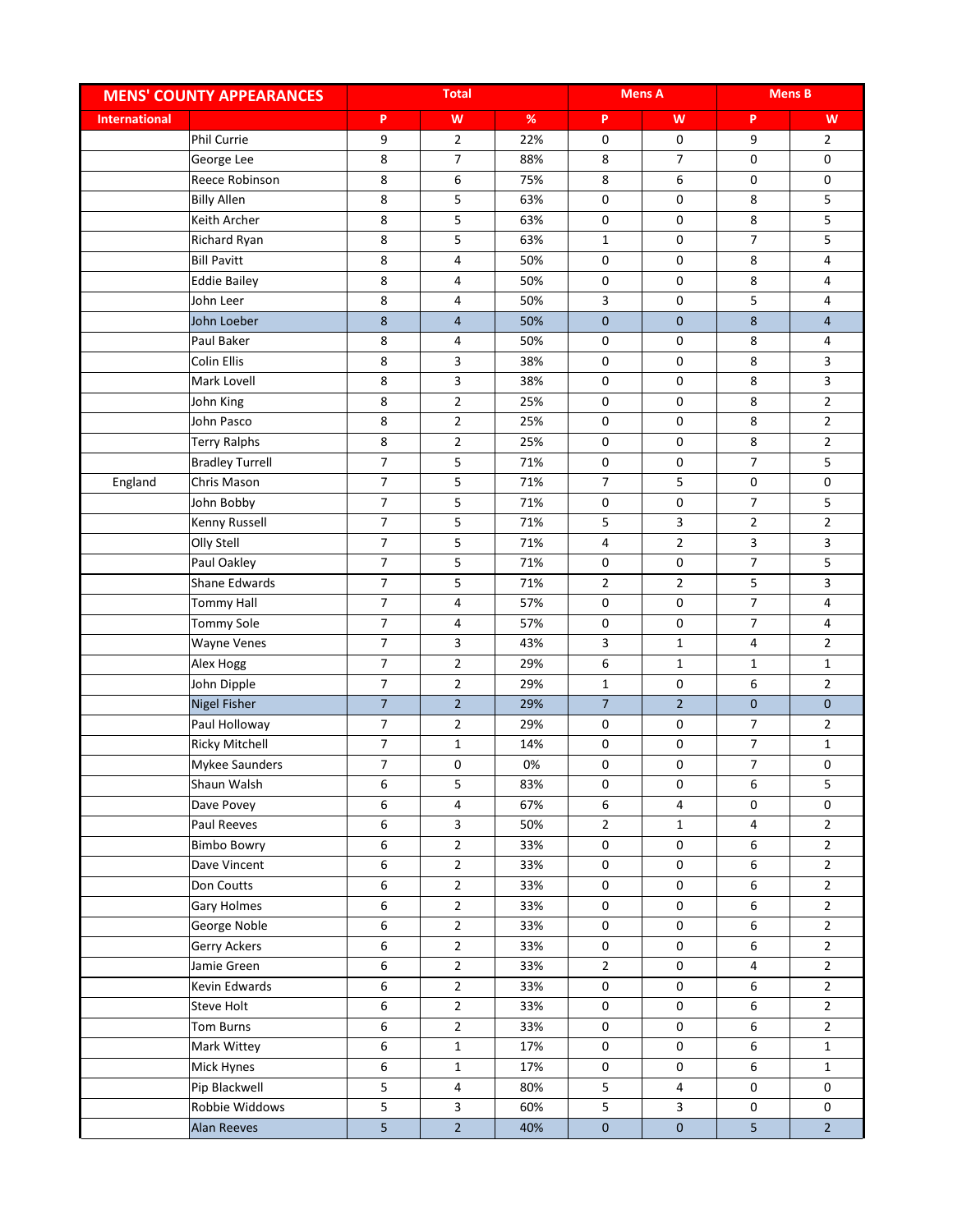|                      | <b>MENS' COUNTY APPEARANCES</b> |                         | <b>Total</b>            |      |                     | <b>Mens A</b>  |                         | <b>Mens B</b>  |
|----------------------|---------------------------------|-------------------------|-------------------------|------|---------------------|----------------|-------------------------|----------------|
| <b>International</b> |                                 | P                       | W                       | $\%$ | P                   | W              | P                       | W              |
|                      | <b>Alex Harris</b>              | 5                       | $\overline{2}$          | 40%  | $\mathbf 0$         | $\mathbf 0$    | 5                       | $2^{\circ}$    |
|                      | Colin Huffer                    | 5                       | $\overline{2}$          | 40%  | $\overline{2}$      | $\mathbf{1}$   | 3                       | $\mathbf{1}$   |
|                      | John Russell                    | 5                       | $\overline{2}$          | 40%  | 4                   | $\mathbf{1}$   | $\mathbf{1}$            | $\mathbf 1$    |
|                      | Laurie Woolcott                 | 5                       | $\overline{2}$          | 40%  | 0                   | 0              | 5                       | $\overline{2}$ |
|                      | Mark Gallagher                  | 5                       | $\overline{2}$          | 40%  | 0                   | 0              | 5                       | $\overline{2}$ |
|                      | <b>Peter Stanlick</b>           | 5                       | $\overline{2}$          | 40%  | 0                   | 0              | 5                       | $\overline{2}$ |
|                      | Ron Stouchbury                  | 5                       | $\overline{2}$          | 40%  | 0                   | 0              | 5                       | $\overline{2}$ |
|                      | Sean Cain                       | 5                       | $\overline{2}$          | 40%  | 0                   | 0              | 5                       | $\overline{2}$ |
|                      | Jeff Buchan                     | 5                       | $\mathbf{1}$            | 20%  | 0                   | 0              | 5                       | $\mathbf{1}$   |
|                      | Liam Curran                     | 5                       | $\mathbf{1}$            | 20%  | 0                   | 0              | 5                       | $\mathbf{1}$   |
|                      | Peter Wright                    | 5                       | $\mathbf{1}$            | 20%  | $\overline{2}$      | 0              | 3                       | $\mathbf{1}$   |
|                      | Vince Fenwick                   | 5                       | $\mathbf{1}$            | 20%  | 0                   | 0              | 5                       | $\mathbf{1}$   |
|                      | Henry Keet Jnr                  | 5                       | $\mathsf 0$             | 0%   | 0                   | 0              | 5                       | $\pmb{0}$      |
|                      | <b>Martin Searle</b>            | 5                       | 0                       | 0%   | 0                   | 0              | 5                       | 0              |
|                      | Steve Jordan                    | 5                       | 0                       | 0%   | 0                   | 0              | 5                       | 0              |
|                      | <b>Steve McNally</b>            | 5                       | 0                       | 0%   | 0                   | 0              | 5                       | $\pmb{0}$      |
|                      | Dave Saker                      | 4                       | $\mathbf{3}$            | 75%  | 0                   | 0              | 4                       | 3              |
|                      | Kevin Haste                     | 4                       | $\overline{\mathbf{3}}$ | 75%  | $\mathbf 1$         | $\mathbf{1}$   | 3                       | $\overline{2}$ |
|                      | Mark Walsh                      | 4                       | $\mathbf{3}$            | 75%  | 4                   | 3              | 0                       | 0              |
|                      | Brian Wood                      | 4                       | $\overline{2}$          | 50%  | 0                   | 0              | 4                       | $\overline{2}$ |
|                      | <b>Clive Guest</b>              | 4                       | $\overline{2}$          | 50%  | 4                   | $\overline{2}$ | 0                       | 0              |
|                      | Fred Loveridge                  | 4                       | $\overline{2}$          | 50%  | $\mathbf 0$         | 0              | 4                       | $\overline{2}$ |
|                      | Freddie Box                     | 4                       | $\overline{2}$          | 50%  | $\overline{2}$      | $\overline{2}$ | $\overline{2}$          | 0              |
| England              | Geno Raymond                    | 4                       | $\overline{2}$          | 50%  | 3                   | $\overline{2}$ | $\mathbf{1}$            | 0              |
|                      | Harry Murrell                   | 4                       | $\overline{2}$          | 50%  | 0                   | 0              | 4                       | $\overline{2}$ |
|                      | Henry Murphy                    | 4                       | $\overline{2}$          | 50%  | 0                   | 0              | 4                       | $\overline{2}$ |
|                      | Paul Skinner                    | 4                       | $\overline{2}$          | 50%  | 0                   | 0              | 4                       | $\mathbf 2$    |
|                      | <b>Steve Coggins</b>            | 4                       | $\overline{2}$          | 50%  | 0                   | 0              | 4                       | $\overline{2}$ |
|                      | <b>Scott Mulgrew</b>            | 4                       | $\mathbf{1}$            | 25%  | 0                   | 0              | 4                       | $\mathbf{1}$   |
|                      | <b>Mark Smee</b>                | 4                       | $\mathsf 0$             | 0%   | 0                   | 0              | 4                       | 0              |
|                      | <b>Terry Young</b>              | 4                       | 0                       | 0%   | $\pmb{0}$           | 0              | 4                       | 0              |
|                      | Tim Stedman                     | 4                       | 0                       | 0%   | $\overline{2}$      | 0              | $\overline{2}$          | 0              |
|                      | Aaron Beeney                    | 3                       | $\overline{2}$          | 67%  | 2                   | 1              | 1                       | 1              |
|                      | <b>Bob Jelley</b>               | $\overline{3}$          | $\overline{2}$          | 67%  | $\overline{2}$      | $\mathbf 1$    | $\mathbf 1$             | $\mathbf{1}$   |
|                      | Dave Hall                       | $\overline{\mathbf{3}}$ | $\overline{2}$          | 67%  | $\pmb{0}$           | $\pmb{0}$      | $\overline{\mathbf{3}}$ | $\overline{2}$ |
|                      | Joe Imber                       | $\overline{\mathbf{3}}$ | $\overline{2}$          | 67%  | $\mathsf{O}\xspace$ | 0              | $\mathsf{3}$            | $\overline{2}$ |
|                      | Mark Smart                      | $\mathbf{3}$            | $\overline{2}$          | 67%  | $\mathsf 0$         | 0              | $\mathsf{3}$            | $2^{\circ}$    |
|                      | Ritchie Edhouse                 | $\overline{\mathbf{3}}$ | $\overline{2}$          | 67%  | 3                   | $\overline{2}$ | 0                       | 0              |
|                      | Alex Barker                     | $\mathbf{3}$            | $\mathbf{1}$            | 33%  | 0                   | 0              | 3                       | $\mathbf{1}$   |
|                      | Danny Knight                    | 3                       | $\mathbf{1}$            | 33%  | 0                   | 0              | $\mathbf{3}$            | $\mathbf{1}$   |
|                      | Dave Harris                     | $\overline{\mathbf{3}}$ | $\mathbf{1}$            | 33%  | $\mathsf 0$         | 0              | $\mathsf{3}$            | $\mathbf 1$    |
|                      | Dave Hogg                       | $\overline{3}$          | $\mathbf{1}$            | 33%  | $\mathbf 0$         | 0              | 3                       | $\mathbf{1}$   |
|                      | <b>Gary Miles</b>               | $\mathbf{3}$            | $\mathbf{1}$            | 33%  | $\mathsf 0$         | 0              | $\mathsf{3}$            | $\mathbf{1}$   |
|                      | James Penman                    | $\mathbf{3}$            | $\mathbf{1}$            | 33%  | $\mathbf{1}$        | $\mathbf 0$    | $\overline{2}$          | $\mathbf{1}$   |
|                      | Jimmy Clarke                    | $\overline{\mathbf{3}}$ | $\mathbf{1}$            | 33%  | $\mathsf 0$         | 0              | $\mathbf{3}$            | $\mathbf{1}$   |
|                      | Jimmy Ellis                     | $\mathbf{3}$            | $\mathbf{1}$            | 33%  | 0                   | 0              | $\mathsf{3}$            | $\mathbf{1}$   |
|                      | Ken Brown                       | $\mathbf{3}$            | $\mathbf{1}$            | 33%  | $\mathsf 0$         | 0              | $\mathsf{3}$            | $\mathbf{1}$   |
|                      | Ken Townsend                    | $\mathbf{3}$            | $\mathbf{1}$            | 33%  | $\mathbf 0$         | 0              | $\mathbf{3}$            | $\mathbf{1}$   |
|                      | Mark Young                      | $\overline{\mathbf{3}}$ | $\mathbf 1$             | 33%  | $\mathsf 0$         | 0              | $\mathsf{3}$            | $\mathbf 1$    |
|                      | <b>Martin Giles</b>             | $\overline{\mathbf{3}}$ | $\mathbf 1$             | 33%  | $\mathbf 0$         | 0              | $\overline{\mathbf{3}}$ | $\mathbf{1}$   |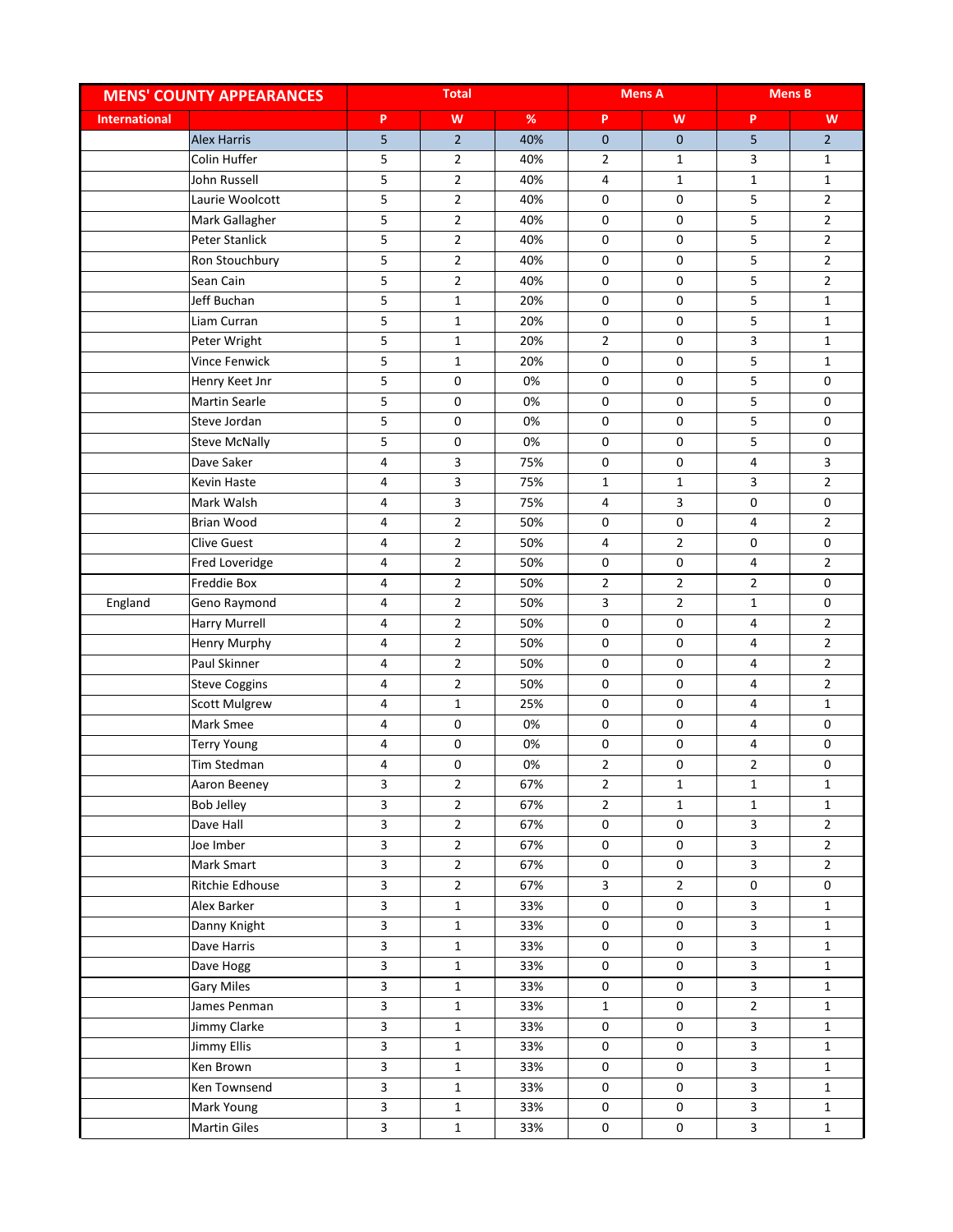|                      | <b>MENS' COUNTY APPEARANCES</b> |                | <b>Total</b>        |      |                     | <b>Mens A</b>  |                | <b>Mens B</b>  |
|----------------------|---------------------------------|----------------|---------------------|------|---------------------|----------------|----------------|----------------|
| <b>International</b> |                                 | P              | W                   | $\%$ | P                   | W              | P              | W              |
|                      | <b>Ron Glazier</b>              | 3              | $\mathbf{1}$        | 33%  | 0                   | 0              | 3              | $\mathbf{1}$   |
|                      | Stan Harwood                    | 3              | $\mathbf{1}$        | 33%  | 0                   | 0              | 3              | $\mathbf{1}$   |
|                      | <b>Steve Little</b>             | 3              | $\mathbf{1}$        | 33%  | 0                   | 0              | 3              | $\mathbf 1$    |
|                      | Thomas Tobin                    | 3              | $\mathbf{1}$        | 33%  | 0                   | 0              | 3              | $\mathbf{1}$   |
|                      | <b>Tommy Harris</b>             | 3              | $1\,$               | 33%  | 0                   | 0              | 3              | $\mathbf{1}$   |
|                      | <b>Tony Field</b>               | 3              | $\mathbf{1}$        | 33%  | 0                   | 0              | 3              | $\mathbf{1}$   |
|                      | Andy Spraggs                    | 3              | 0                   | 0%   | 0                   | 0              | 3              | 0              |
|                      | Berni French                    | 3              | 0                   | 0%   | 0                   | 0              | 3              | 0              |
|                      | <b>Bill Quantrill</b>           | 3              | 0                   | 0%   | 0                   | 0              | 3              | 0              |
|                      | <b>Brian Figgins</b>            | 3              | 0                   | 0%   | 0                   | 0              | 3              | 0              |
|                      | Freddie Weems                   | 3              | 0                   | 0%   | 0                   | 0              | 3              | 0              |
|                      | Johnny Beckham                  | 3              | 0                   | 0%   | 0                   | 0              | 3              | 0              |
|                      | Johnny Hunt                     | 3              | $\mathsf 0$         | 0%   | $\pmb{0}$           | 0              | 3              | $\pmb{0}$      |
|                      | Keith Wetton                    | 3              | 0                   | 0%   | 0                   | 0              | 3              | 0              |
|                      | Kenny Caldwell                  | 3              | 0                   | 0%   | 0                   | 0              | 3              | 0              |
|                      | Lloyd Conway                    | 3              | 0                   | 0%   | 0                   | 0              | 3              | $\pmb{0}$      |
|                      | Mick Guy                        | 3              | $\mathsf 0$         | 0%   | $\pmb{0}$           | 0              | 3              | 0              |
|                      | Pat Connor                      | 3              | 0                   | 0%   | 0                   | 0              | 3              | 0              |
|                      | Paul Evans                      | 3              | 0                   | 0%   | 0                   | 0              | 3              | 0              |
|                      | <b>Rick Winter</b>              | 3              | 0                   | 0%   | 0                   | 0              | 3              | 0              |
|                      | Roy Regan                       | 3              | 0                   | 0%   | 0                   | 0              | 3              | 0              |
|                      | <b>Tony Rickard</b>             | 3              | 0                   | 0%   | 0                   | 0              | 3              | $\pmb{0}$      |
|                      | Wayne Jennings                  | 3              | 0                   | 0%   | 0                   | 0              | 3              | 0              |
|                      | <b>Butch Payne</b>              | $\overline{2}$ | $\overline{2}$      | 100% | 0                   | 0              | $\overline{2}$ | $\overline{2}$ |
|                      | Geoff Wylie                     | $\overline{2}$ | $\overline{2}$      | 100% | $\overline{2}$      | $\overline{2}$ | 0              | 0              |
|                      | Sandy Miller                    | $\overline{2}$ | $\overline{2}$      | 100% | $\pmb{0}$           | 0              | $\overline{2}$ | $\overline{2}$ |
|                      | Steve Jackson                   | $\mathbf{2}$   | $\overline{2}$      | 100% | 0                   | 0              | $\mathbf{2}$   | $\mathbf 2$    |
|                      | Arthur Watson                   | $\overline{2}$ | $\mathbf{1}$        | 50%  | 0                   | 0              | $\overline{2}$ | $\mathbf 1$    |
|                      | <b>Bob Venis</b>                | $\mathbf{2}$   | $\mathbf{1}$        | 50%  | 0                   | 0              | $\mathbf{2}$   | $\mathbf{1}$   |
|                      | <b>Brian Herraghty</b>          | $\overline{2}$ | $\mathbf{1}$        | 50%  | 0                   | 0              | $\overline{2}$ | $\mathbf{1}$   |
|                      | <b>Geoff Newbury</b>            | $\overline{2}$ | $\mathbf{1}$        | 50%  | $\pmb{0}$           | 0              | $\overline{2}$ | $\mathbf{1}$   |
|                      | Luke Faulkner                   | $2^{\circ}$    | $1\,$               | 50%  | $\pmb{0}$           | $\mathbf 0$    | $\overline{2}$ | $\mathbf 1$    |
|                      | Paul Blackman                   | 2              | 1                   | 50%  | 0                   | 0              | 2              | 1              |
|                      | Paul Russell                    | $\overline{2}$ | $\mathbf{1}$        | 50%  | 0                   | 0              | $\overline{2}$ | $\mathbf{1}$   |
|                      | <b>Richard Gumble</b>           | $\overline{2}$ | $\mathbf 1$         | 50%  | $\pmb{0}$           | $\pmb{0}$      | $\overline{2}$ | $\mathbf 1$    |
|                      | <b>Tony Vince</b>               | $\overline{2}$ | $\mathbf{1}$        | 50%  | $\pmb{0}$           | 0              | $\overline{2}$ | $\mathbf{1}$   |
|                      | Alan Taylor                     | $\overline{2}$ | 0                   | 0%   | $\mathsf 0$         | 0              | $\overline{2}$ | 0              |
|                      | Alan Tucker                     | $\overline{2}$ | 0                   | 0%   | $\mathsf 0$         | 0              | $\overline{2}$ | $\pmb{0}$      |
|                      | Andy Draper                     | $\overline{2}$ | 0                   | 0%   | 0                   | 0              | $\overline{2}$ | 0              |
|                      | Chris Martin                    | $\overline{2}$ | 0                   | 0%   | 0                   | 0              | $\overline{2}$ | 0              |
|                      | Darren Baldwin                  | $\overline{2}$ | $\mathsf{O}\xspace$ | 0%   | $\mathsf 0$         | 0              | $\overline{2}$ | 0              |
|                      | Dave DeRuyter                   | $\overline{2}$ | $\mathsf{O}\xspace$ | 0%   | $\mathsf{O}\xspace$ | 0              | $\overline{2}$ | 0              |
|                      | David Coe                       | $\overline{2}$ | 0                   | 0%   | $\mathsf 0$         | 0              | $\overline{2}$ | 0              |
|                      | Gary Bird                       | $\overline{2}$ | 0                   | 0%   | $\mathsf 0$         | 0              | $\overline{2}$ | $\pmb{0}$      |
|                      | Jake Taylor                     | $\overline{2}$ | 0                   | 0%   | $\mathsf 0$         | $\mathsf 0$    | $\overline{2}$ | 0              |
|                      | James Donnelly                  | $\overline{2}$ | 0                   | 0%   | 0                   | 0              | $\overline{2}$ | 0              |
|                      | John McDermott                  | $\overline{2}$ | 0                   | 0%   | $\mathbf 0$         | 0              | $\overline{2}$ | $\pmb{0}$      |
|                      | Kevin Brown                     | $\overline{2}$ | 0                   | 0%   | $\mathsf 0$         | 0              | $\overline{2}$ | 0              |
|                      | Kevin Chettleburgh              | $\overline{2}$ | $\pmb{0}$           | 0%   | $\pmb{0}$           | $\mathsf 0$    | $\overline{2}$ | $\pmb{0}$      |
|                      | Kevin Reid                      | $\overline{2}$ | 0                   | 0%   | $\mathbf 0$         | $\pmb{0}$      | $\overline{2}$ | $\pmb{0}$      |